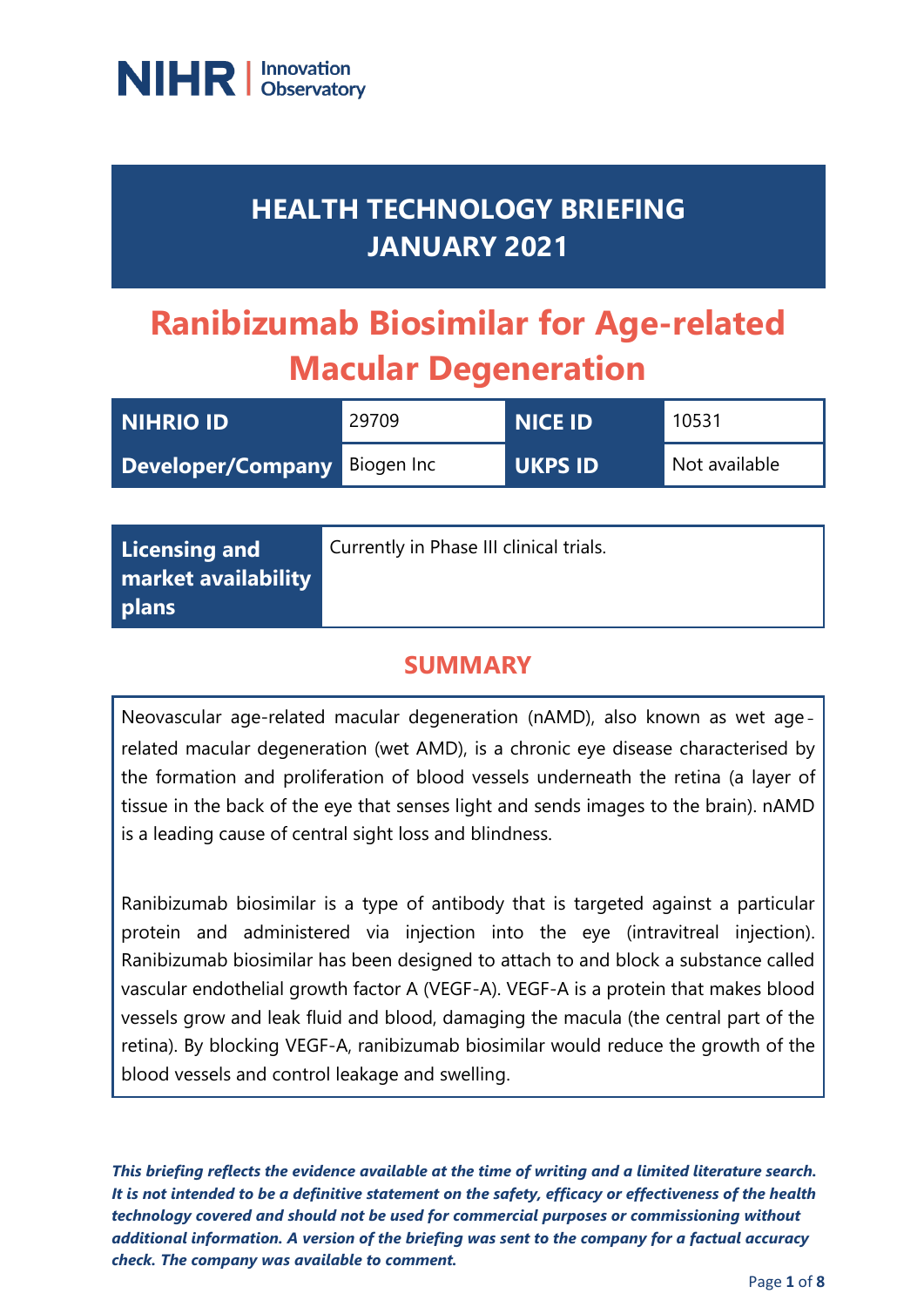### **PROPOSED INDICATION**

Adult patients aged 50 years and older with age-related macular degeneration (AMD) with active subfoveal choroid neovascularization (CNV).<sup>1</sup>

## **TECHNOLOGY**

#### **DESCRIPTION**

Biosimilars are molecules that show similarities to existing medicines. They should be comparable in pharmacokinetics, pharmacodynamics, immunogenicity, safety, and efficacy to the existing medicine to be classed as biosimilar, but do not necessarily need to be identical.<sup>2</sup>

Ranibizumab biosimilar (SB11) is a humanised recombinant monoclonal antibody fragment targeted against human vascular endothelial growth factor A (VEGF-A).<sup>3</sup> It binds with high affinity to the VEGFA isoforms (e.g. VEGF $_{110}$ , VEGF $_{121}$  and VEGF $_{165}$ ), thereby preventing binding of VEGF-A to its receptors VEGFR-1 and VEGFR-2. Binding of VEGF-A to its receptors leads to endothelial cell proliferation and neovascularisation, as well as vascular leakage, all of which are thought to contribute to the progression of the neovascular form of age-related macular degeneration, pathologic myopia and choroidal neovascularisation (CNV), or to visual impairment caused by either diabetic macular oedema or macular oedema secondary to retinal vein occlusion (RVO) in adults.<sup>3</sup> Ranibizumab biosimilar shows similar efficacy and safety to ranibizumab (Lucentis).<sup>4,5</sup>

In phase III clinical trials (NCT03150589) patients received 0.5mg of ranibizumab biosimilar via intravitreal injection (ITV) every four weeks for 48 weeks.<sup>1</sup>

#### **INNOVATION AND/OR ADVANTAGES**

If licenced ranibizumab biosimilar will offer an additional treatment option for patients with AMD and active subfoveal CNV, showing similar efficacy and safety to ranibizumab.<sup>4</sup>

#### **DEVELOPMENT STATUS AND/OR REGULATORY DESIGNATIONS**

Ranibizumab biosimilar does not currently have Marketing Authorisation in the EU/UK for any indication.

## **PATIENT GROUP**

#### **DISEASE BACKGROUND**

AMD is one of the most common causes of visual impairment<sup>6,7</sup>, and the Royal National Institute of Blind People (RNIB) reports that AMD is the most common cause of certification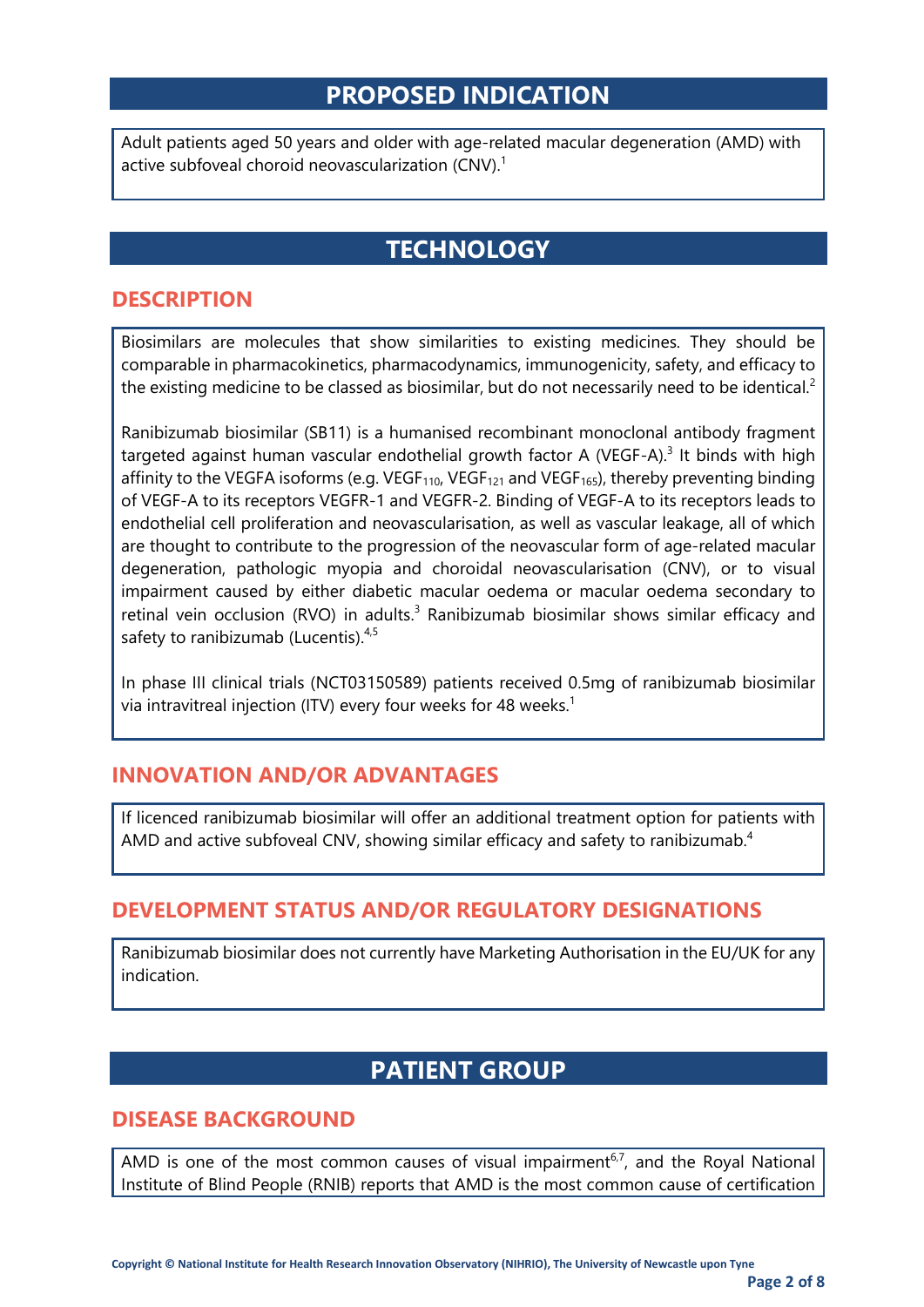for vision impairment.<sup>8</sup> There are two main types of AMD, neovascular (wet; nAMD) and nonneovascular (dry) AMD.<sup>7</sup>

nAMD is characterised by the formation of immature blood vessels that grow between the retinal pigment epithelial cells and the photoreceptor cells in the centre of the retina. This is known as choroidal neovascularisation (CNV). These blood vessels easily haemorrhage and cause scarring in the macula leading to vision impairment. A protein known

as vascular endothelial growth factor (VEGF), which induces new blood vessel formation (angiogenesis), vascular permeability and inflammation, has been implicated in the development and progression of CNV. CNV can be subdivided into classic and occult forms according to its appearance on investigation by fluorescein angiography.<sup>7</sup> Classic lesions appear early, are well-defined and leak intensely, whereas occult lesions appear early to midphase, leak less intensely and are ill-defined.<sup>9</sup> A mixture of classic and occult CNV can occur in the same lesion. CNV can also be described in terms of its location: the fovea is the central part of the macula, and CNV that develops below the foveal area is termed "subfoveal CNV".<sup>7</sup>

The condition usually affects people who are over 50 years old and the risk increases significantly with age. The most cited risk factor for AMD is cigarette smoking; the risk of developing AMD is 3.6 times greater for current and former smokers than for people who have never smoked.<sup>7</sup> Hypertension, obesity, lack of exercise, a diet high in fat, a diet low in omega 3 and 6 and a family history of nAMD are also common risk factors.<sup>8</sup>

nAMD accounts for 10% of all cases of AMD, but about 60% of those are considered advanced at presentation. Progression of nAMD varies from a few months to three years. If left untreated, the diagnosis is poor with a significant visual loss (6/60 or worse) occurring within two to three years.<sup>10</sup>

People with macular degeneration retain their peripheral vision but lose central vision. Loss of central vision, particularly when affecting both eyes, is associated with a loss of quality of life, affecting the ability to read, recognise faces and drive, and with an increased risk of falls and potentially significant loss of independence.<sup>7</sup>

#### **CLINICAL NEED AND BURDEN OF DISEASE**

The prevalence of late AMD in the UK among people aged 50 years or over is 2.4% (from a meta-analysis applied to UK 2007–09 population data). This increases to 4.8% in people aged 65 years or over, and 12.2% in people aged 80 years or over.<sup>11</sup> The prevalence of nAMD in the UK among people aged 50 years and over is between 1.2 and 6.3%. Estimates indicate that around 39,800 people develop nAMD in the UK each year.<sup>8</sup>

There has been a significant increase in hospital activity in England for episodes with a primary diagnosis of AMD, from less than 10,000 episodes in the years 2005/06 to over 75,000 episodes in the years  $2013/14$ .<sup>8</sup> Due to the aging population, the number of people with nAMD will increase during the next decades.<sup>12</sup>

In England, between 2019-20, there were 55,681 finished consultant episodes (FCE) of degeneration of macular and posterior pole (ICD-10 code H35.3), which includes those with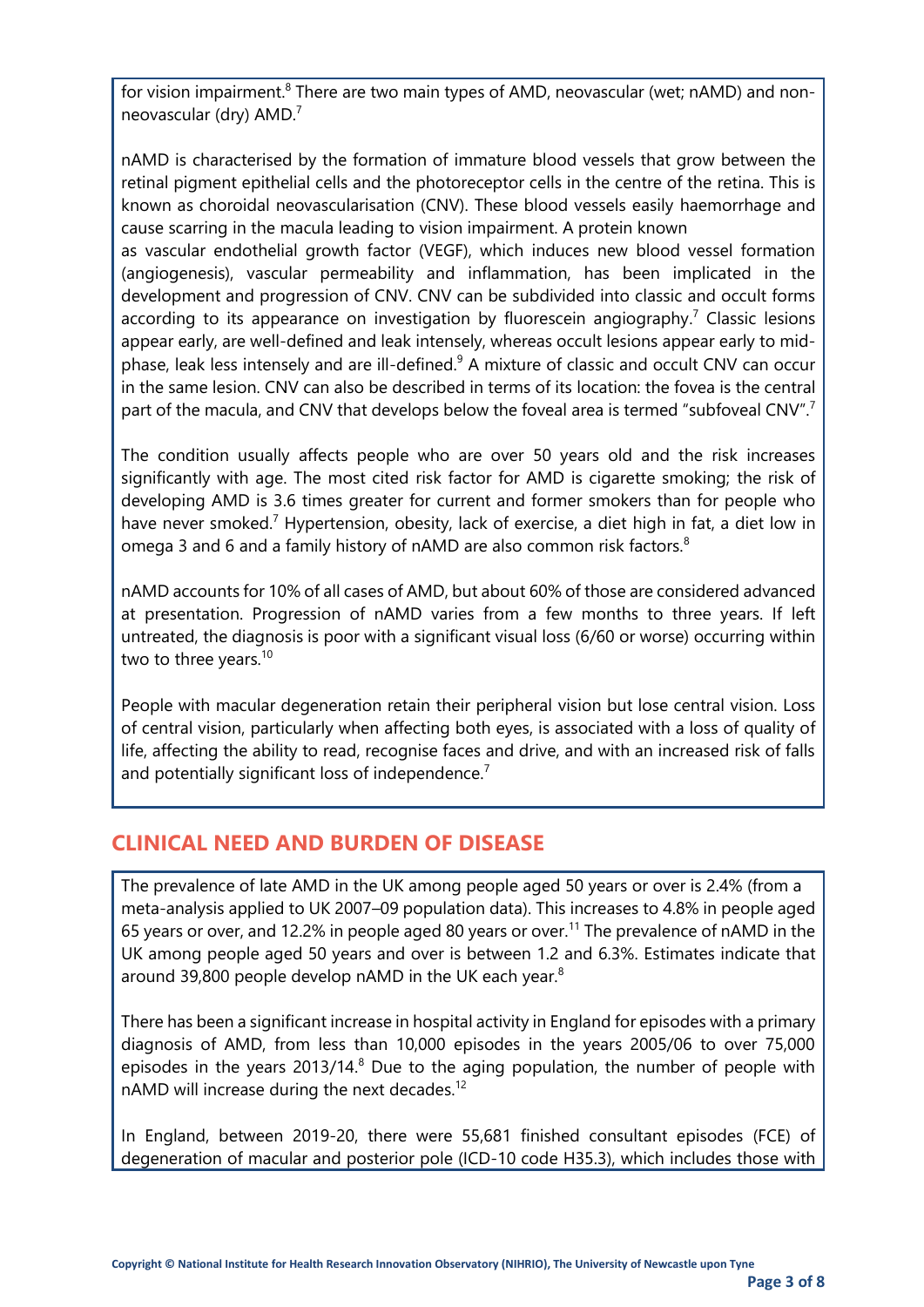nAMD and active subfoveal CNV.<sup>13-15</sup> Of those FCE there were 54,155 day cases and 1,084 FCE bed days.<sup>13</sup>

## **PATIENT TREATMENT PATHWAY**

#### **TREATMENT PATHWAY**

Visual rehabilitation, with teaching of skills and the provision of equipment to facilitate reading and other activities of daily living, may help people make the most of their remaining vision in those with dry AMD. However, the aim of therapy for people with wet AMD is to alter the progression of vision loss.<sup>16</sup> In wet AMD, to stop vision loss from progressing regular eye injections and, very occasionally, photodynamic therapy are recommended.<sup>17</sup>

#### **CURRENT TREATMENT OPTIONS**

According to NICE guidelines for age-related macular degeneration the following pharmacological treatments are considered for patients with nAMD:<sup>8</sup>

- Ranibizumab
- Aflibercept

#### **PLACE OF TECHNOLOGY**

If licenced, ranibizumab biosimilar will offer an additional treatment option for patients with AMD and active subfoveal CNV.

| <b>Trial</b>        | NCT03150589; A Phase III Randomised, Double-masked,          |  |  |
|---------------------|--------------------------------------------------------------|--|--|
|                     | Parallel Group, Multicentre Study to Compare the             |  |  |
|                     | <b>Efficacy, Safety, Pharmacokinetics and Immunogenicity</b> |  |  |
|                     | Between SB11 and Lucentis <sup>®</sup> in Subjects<br>With   |  |  |
|                     | <b>Neovascular Age-related Macular Degeneration</b>          |  |  |
|                     | <b>Phase III - Completed</b>                                 |  |  |
|                     | Location(s): Europe (inc UK), US, India, Russian Federation, |  |  |
|                     | and Republic of Korea                                        |  |  |
|                     | <b>Study completion date: Dec 2019</b>                       |  |  |
| <b>Trial design</b> | Randomised, quadruple-masked (Participant, Care Provider,    |  |  |
|                     | Investigator, Outcomes Assessor) parallel assignment.        |  |  |
| <b>Population</b>   | N= 705; aged 50 years and older; newly diagnosed active      |  |  |
|                     | subfoveal choroid neovascularisation (CNV) lesion secondary  |  |  |
|                     | to age-related macular degeneration (AMD) of the study eye   |  |  |
| Intervention(s)     | SB11 (proposed ranibizumab biosimilar) 0.5mg via ITV         |  |  |
|                     | injection every four weeks.                                  |  |  |

## **CLINICAL TRIAL INFORMATION**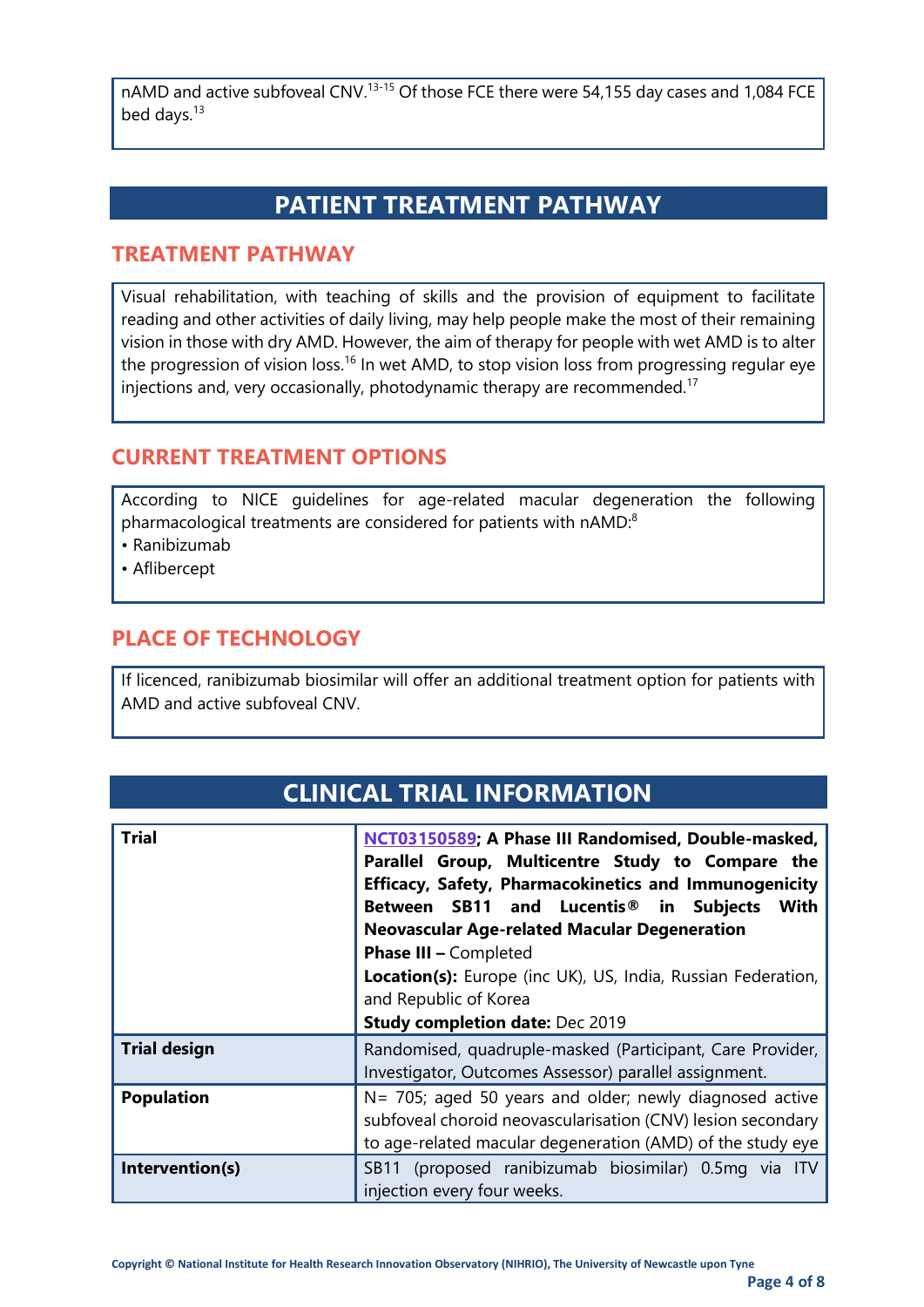| Comparator(s)             | Active comparator: Lucentis <sup>®</sup> (ranibizumab).                                                                                                                                                                                                                                                                                                                                                                                                                                                                                                                                                                  |
|---------------------------|--------------------------------------------------------------------------------------------------------------------------------------------------------------------------------------------------------------------------------------------------------------------------------------------------------------------------------------------------------------------------------------------------------------------------------------------------------------------------------------------------------------------------------------------------------------------------------------------------------------------------|
| <b>Outcome(s)</b>         | Change from baseline in Best Corrected Visual Acuity<br>(BCVA) [ Time Frame: Baseline and Week 8 ]<br>Change from baseline in Central Subfield Thickness<br>(CST) [ Time Frame: Baseline and Week 4 ]                                                                                                                                                                                                                                                                                                                                                                                                                    |
| <b>Results (efficacy)</b> | Least-squares mean (SE) changes in BCVA from baseline at<br>week 8 were 6.2 (0.5) letters in the SB11 group vs $7.0$ (0.5)<br>letters in the ranibizumab group, with an adjusted treatment<br>difference of -0.8 letter (90% CI, -1.8 to 0.2 letters). Least-<br>squares mean (SE) changes in CST from baseline at week 4<br>were -108 (5) $\mu$ m in the SB11 group vs -100 (5) $\mu$ m in the<br>ranibizumab group, with an adjusted treatment difference of<br>$-8 \mu m$ (95% CI, -19 to 3 $\mu$ m). <sup>4</sup>                                                                                                    |
| <b>Results (safety)</b>   | Incidences of treatment-emergent adverse events (231 of<br>350 [66.0%] in SB11 vs 237 of 354 [66.9%] in ranibizumab),<br>including serious treatment-emergent adverse events (44 of<br>350 [12.6%] in vs 44 of 354 [12.4%]) and treatment-emergent<br>adverse events leading to study drug discontinuation (8 of<br>350 [2.3%] vs 5 of 354 [1.4%]), were similar in the SB11 and<br>ranibizumab groups respectively. Immunogenicity was low,<br>with a cumulative incidence of antidrug antibodies up to<br>week 24 of 3.0% (10 of 330) in the SB11 group and 3.1% (10<br>of 327) in the ranibizumab group. <sup>4</sup> |

## **ESTIMATED COST**

The cost of ranibizumab biosimilar is not yet known.

## **RELEVANT GUIDANCE**

#### **NICE GUIDANCE**

- NICE technology appraisal in development. Brolucizumab for treating wet age-related macular degeneration. (ID1254). Expected date of issue to be confirmed
- NICE technology appraisal. Aflibercept solution for injection for treating wet agerelated macular degeneration (TA 294). July 2013
- NICE technology appraisal. Ranibizumab and pegaptanib for the treatment of agerelated macular degeneration (TA155). May 2012
- NICE clinical guideline. Age-related macular degeneration (NG82). January 2018
- NICE interventional procedures guidance. Miniature lens system implantation for advanced age-related macular degeneration (IPG565). September 2016
- NICE interventional procedures guidance. Macular translocation with 360° retinotomy for wet age-related macular degeneration (IPG340). May 2010
- NICE interventional procedures guidance. Limited macular translocation for wet agerelated macular degeneration (IPG339). May 2010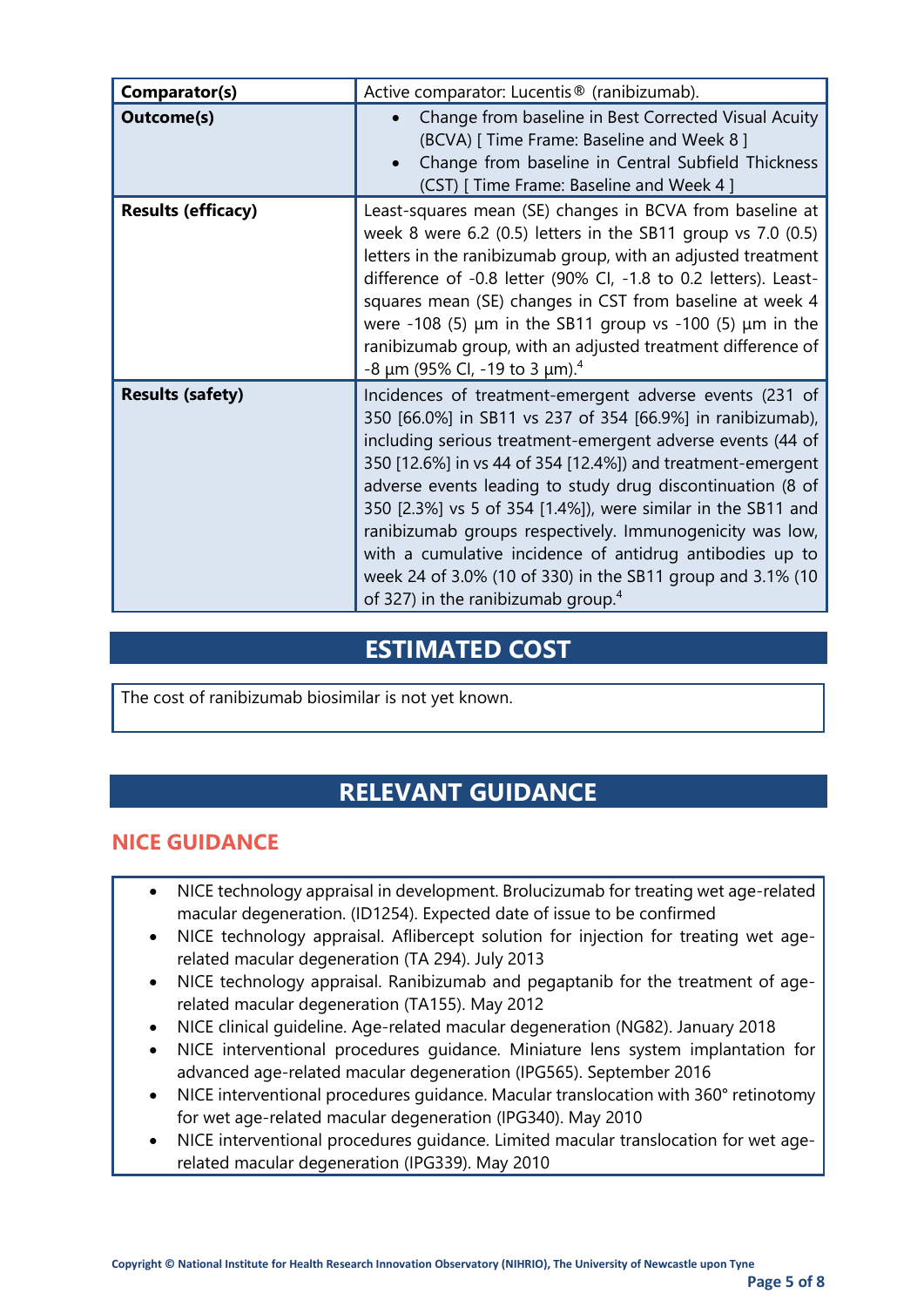- NICE interventional procedures guidance. Transpupillary thermotherapy for agerelated macular degeneration (IPG58). May 2004
- NICE interventional procedures guidance. Radiotherapy for age-related macular degeneration (IPG49). March 2004

#### **NHS ENGLAND (POLICY/COMMISSIONING) GUIDANCE**

• NHS England. 2013/14 NHS Standard Contract for Specialised Ophthalmology (Adult). D12/S/a

#### **OTHER GUIDANCE**

- European Society of Retina Specialists (EURETINA). Guidelines for the Management of Neovascular Age-Related Macular Degeneration. September 2014<sup>18</sup>
- The College of Optometrists and The Royal College of Ophthalmologists. Commissioning better eye care: Age-related macular degeneration. November 2013.<sup>19</sup>

## **ADDITIONAL INFORMATION**

Samsung Bioepis Co., Ltd. is a collaborator for this technology, and will be the Marketing Authorisation Holder for this technology.<sup>a</sup>

Biogen did not enter information about this technology onto the UK PharmaScan database; the primary source of information for UK horizon scanning organisations on new medicines in development. As a result, the NIHR Innovation Observatory has had to obtain data from other sources. UK PharmaScan is an essential tool to support effective NHS forward planning; allowing more effective decision making and faster uptake of innovative new medicines for patients who could benefit. We urge pharmaceutical companies to use UK PharmaScan so that we can be assured of up-to-date, accurate and comprehensive information on new medicines.

## **REFERENCES**

- 1 Clinicaltrials.gov. *A Study to Compare SB11 (Proposed Ranibizumab Biosimilar) to Lucentis in Subjects With Neovascular Age-related Macular Degeneration (AMD)*. *Trial ID: NCT03150589*. Status: Completed. Available from:<https://clinicaltrials.gov/ct2/show/NCT03150589> [Accessed 16 Dec 2020].
- 2 Sharma A, Reddy P, Kuppermann BD, Bandello F, Lowenstein A. Biosimilars in ophthalmology: "Is there a big change on the horizon?". *Clinical Opthalmology*. 2018 Oct;12:2137-43. Available from: [https://dx.doi.org/10.2147%2FOPTH.S180393.](https://dx.doi.org/10.2147%2FOPTH.S180393)

a Information provided by Biogen Inc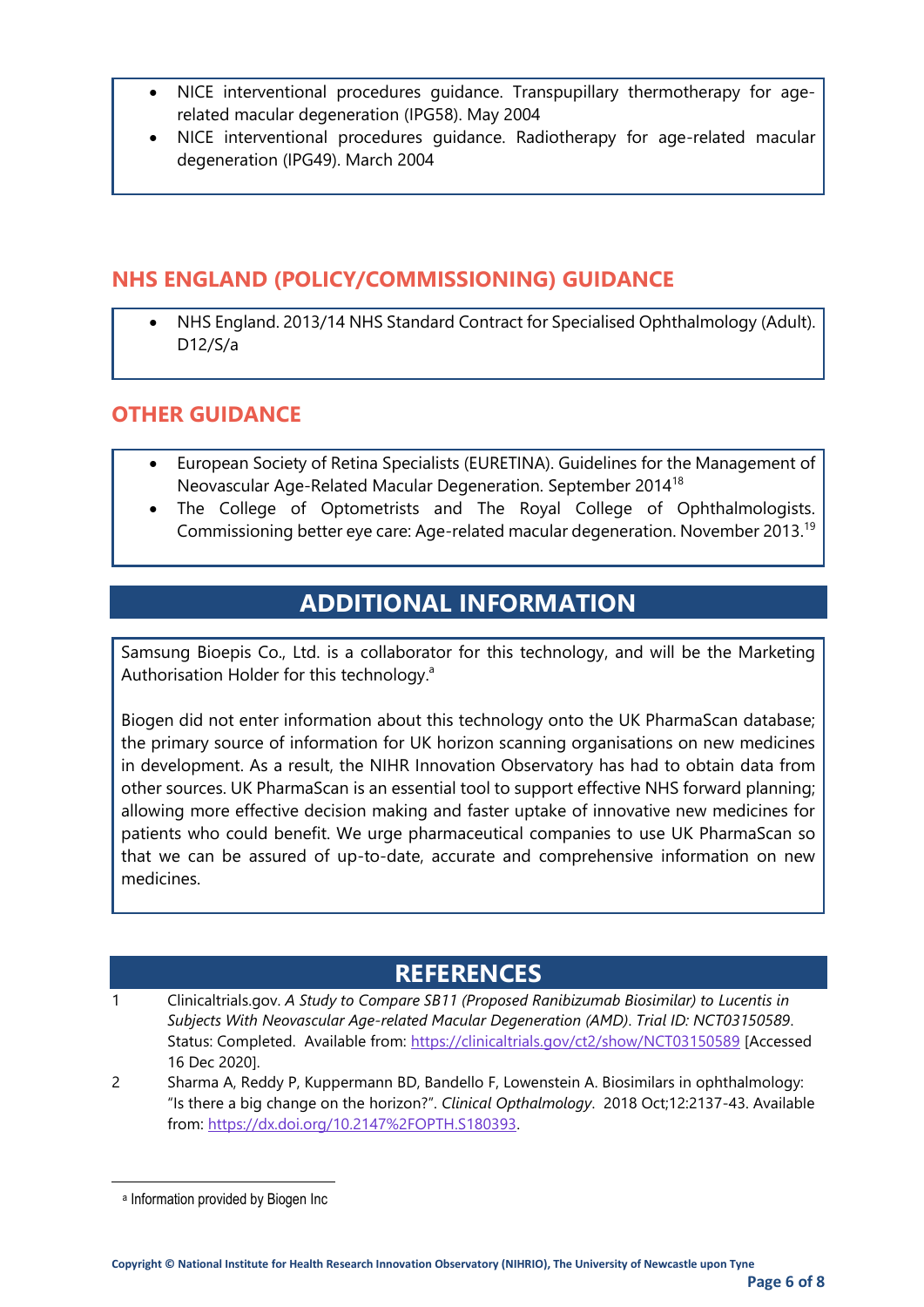- 3 Electronic Medicines Compendium (emc). *Lucentis 10 mg/ml solution for injection.* 2020. Available from:<https://www.medicines.org.uk/emc/product/307/smpc> [Accessed 16 Dec 2020].
- 4 Woo S, Veith M, Hamouz J, Ernest J, Zalewski D, Studnicka J, et al. Efficacy and Safety of a Proposed Ranibizumab Biosimilar Product vs a Reference Ranibizumab Product for Patients With Neovascular Age-Related Macular Degeneration: A Randomized Clinical Trial. *The Journal of the American Medical Association Opthalmology (JAMA)*. 2020 Nov;Online ahead of print:e205053. Available from: [https://doi.org/10.1001/jamaophthalmol.2020.5053.](https://doi.org/10.1001/jamaophthalmol.2020.5053)
- 5 Intrado GlobeNewswire. *Samsung Bioepis and Biogen Announce FDA Filing Acceptance of SB11, A Proposed Biosimilar Referencing Lucentis® (ranibizumab).* 2020. Available from: [https://www.globenewswire.com/news-release/2020/11/18/2129054/0/en/Samsung-Bioepis](https://www.globenewswire.com/news-release/2020/11/18/2129054/0/en/Samsung-Bioepis-and-Biogen-Announce-FDA-Filing-Acceptance-of-SB11-A-Proposed-Biosimilar-Referencing-Lucentis-ranibizumab.html)[and-Biogen-Announce-FDA-Filing-Acceptance-of-SB11-A-Proposed-Biosimilar-Referencing-](https://www.globenewswire.com/news-release/2020/11/18/2129054/0/en/Samsung-Bioepis-and-Biogen-Announce-FDA-Filing-Acceptance-of-SB11-A-Proposed-Biosimilar-Referencing-Lucentis-ranibizumab.html)[Lucentis-ranibizumab.html](https://www.globenewswire.com/news-release/2020/11/18/2129054/0/en/Samsung-Bioepis-and-Biogen-Announce-FDA-Filing-Acceptance-of-SB11-A-Proposed-Biosimilar-Referencing-Lucentis-ranibizumab.html) [Accessed 04 Jan 2021].
- 6 World Health Organisation (WHO). *Blindness and vision impairment.* 2020. Available from: <https://www.who.int/news-room/fact-sheets/detail/blindness-and-visual-impairment> [Accessed 21 Jan 2021].
- 7 National Institute for Health and Care Excellence (NICE). *Ranibizumab and pegaptanib for the treatment of age-related macular degeneration* (*TA155)*. Last Update Date: May 2012. Available from: [https://www.nice.org.uk/guidance/ta155/resources/ranibizumab-and-pegaptanib-for-the](https://www.nice.org.uk/guidance/ta155/resources/ranibizumab-and-pegaptanib-for-the-treatment-of-agerelated-macular-degeneration-pdf-82598316423109)[treatment-of-agerelated-macular-degeneration-pdf-82598316423109](https://www.nice.org.uk/guidance/ta155/resources/ranibizumab-and-pegaptanib-for-the-treatment-of-agerelated-macular-degeneration-pdf-82598316423109) [Accessed 16 Dec 2020].
- 8 National Institute for Health and Care Excellence (NICE). *Age-related macular degeneration* (*NG82)*. Last Update Date: Jan 2018. Available from: [https://www.nice.org.uk/guidance/ng82/resources/agerelated-macular-degeneration-pdf-](https://www.nice.org.uk/guidance/ng82/resources/agerelated-macular-degeneration-pdf-1837691334853)[1837691334853](https://www.nice.org.uk/guidance/ng82/resources/agerelated-macular-degeneration-pdf-1837691334853) [Accessed 16 Dec 2020].
- 9 Review of Opthalmology. *Fluorescein Angiography in Neovascular AMD: An in-depth look at FA's role in detailing lesion composition and characteristics.* 2008. Available from: <https://www.reviewofophthalmology.com/article/fluorescein-angiography-in-neovascular-amd> [Accessed 21 Jan 2021].
- 10 Greater Manchester Medicines Management Group (GMMMG). *Macular Drugs Pathway* (*Version 1 point 2)*. Last Update Date: Nov 2017. Available from: <http://gmmmg.nhs.uk/docs/guidance/GMMMG-Macular-Drugs-Pathways-v-1-2-FINAL.pdf> [Accessed 16 Dec 2020].
- 11 Owen C, Jarrar Z, Wormald R, Cook D, Fletcher A, Rudnicka A. The estimated prevalence and incidence of late stage age related macular degeneration in the UK. *British Journal of Ophthalmology*. 2012;96(5):752-6. Available from: [http://dx.doi.org/10.1136/bjophthalmol-](http://dx.doi.org/10.1136/bjophthalmol-2011-301109)[2011-301109.](http://dx.doi.org/10.1136/bjophthalmol-2011-301109)
- 12 EYE-RISK consortium and European Eye Epidemiology (E3) consortium. Prevalence of Age-Related Macular Degeneration in Europe: The Past and the Future. *Opthalmology*. 2017 Dec;124(12):1753-63. Available from: [https://doi.org/10.1016/j.ophtha.2017.05.035.](https://doi.org/10.1016/j.ophtha.2017.05.035)
- 13 NHS Digital. *Hospital Episode Statistics for England. Admitted Patient Care statistics, 2019-20.* Available from: [https://digital.nhs.uk/data-and-information/publications/statistical/hospital](https://digital.nhs.uk/data-and-information/publications/statistical/hospital-admitted-patient-care-activity/2019-20)[admitted-patient-care-activity/2019-20](https://digital.nhs.uk/data-and-information/publications/statistical/hospital-admitted-patient-care-activity/2019-20) [Accessed 16 Dec 2020].
- 14 American Academy of Ophthalmology EyeNet. *How to Use the ICD-10 Codes for Age-Related Macular Degeneration.* 2017. Available from: [https://www.aao.org/eyenet/article/how-to-use](https://www.aao.org/eyenet/article/how-to-use-the-icd-10-codes-for-amd)[the-icd-10-codes-for-amd](https://www.aao.org/eyenet/article/how-to-use-the-icd-10-codes-for-amd) [Accessed 16 Dec 2020].
- 15 Review of Opthalmology. *ICD-10 Updates: An overview of the recent updates for ICD-10, covering coding for wet and dry AMD and glaucoma.* 2016. Available from: [https://www.reviewofophthalmology.com/article/icd10](https://www.reviewofophthalmology.com/article/icd10-updates#:~:text=Wet%20AMD%20was%20coded%20as,will%20be%20the%20seventh%20digit) [updates#:~:text=Wet%20AMD%20was%20coded%20as,will%20be%20the%20seventh%20digit](https://www.reviewofophthalmology.com/article/icd10-updates#:~:text=Wet%20AMD%20was%20coded%20as,will%20be%20the%20seventh%20digit) [Accessed 16 Dec 2020].
- 16 National Institute for Health and Care Excellence (NICE). *Ranibizumab and pegaptanib for the treatment of age-related macular degeneration - Final scope.* 2006. Available from: [https://www.nice.org.uk/guidance/ta155/documents/macular-degeneration-agerelated](https://www.nice.org.uk/guidance/ta155/documents/macular-degeneration-agerelated-pegaptanib-and-ranibizumab-final-scope2)[pegaptanib-and-ranibizumab-final-scope2](https://www.nice.org.uk/guidance/ta155/documents/macular-degeneration-agerelated-pegaptanib-and-ranibizumab-final-scope2) [Accessed 16 Dec 2020].